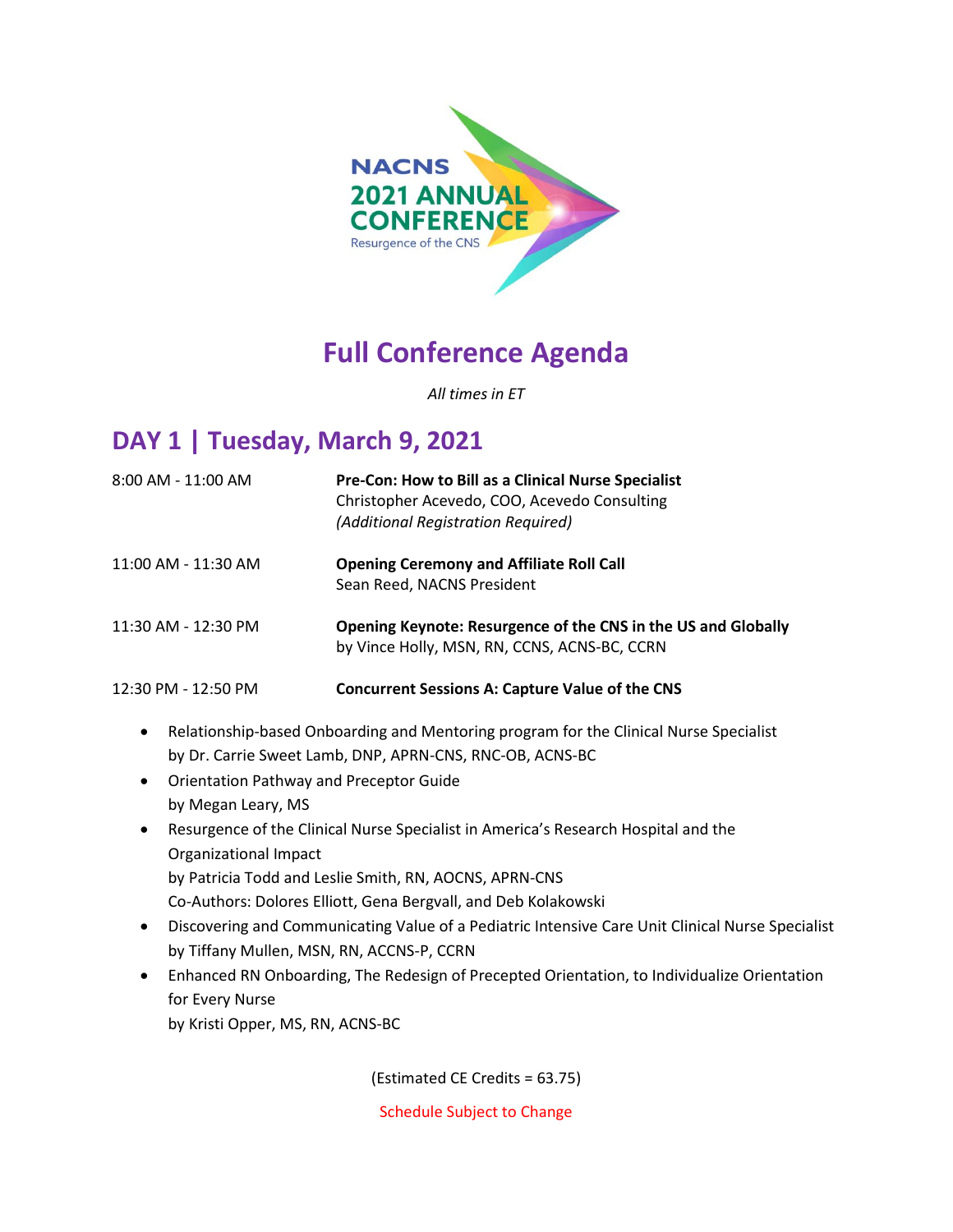- Shaping the Resurgence Onboarding Coordinator and Structured Orientation Program Support CNS Transition into Practice by Kathleen Short Co-Author: Erica Fischer-Cartlidge
- Structured CNS rounds: Promoting Visibility and Enhancing Patient Outcomes by Brooke Adams and Janice Marlett MSN, ACCNS-AG, RN-BC
- Powering the Resurgence of the CNS through a CNS Internship by Kacie Heid, DNP, APRN, AGCNS-BC, CCRN
- Utilization of Evidence-Based Practice Competencies in the Development of an Oncology Nurse Navigator Orientation Model by Suzie Allen MSN, APRN, AGCNS-BC, AOCNS, OCN
- Vision and Value of the CNS: Innovative Methods to Increase Visibility by Barbara Quinn, MSN, RN, ACNS-BC, FCNS
- Advanced Practice Nursing in Chile and the Role of the Registered Nurse by Dra. Pilar Espinoza
- Clinical Pathways: Road to Success for New Graduates to Critical Care by Catherine A Miller

| 12:50 PM - 1:20 PM    | <b>Casual Chats: Meet-Up by Professional Status</b><br><b>CNSI Town Hall with Sharon Horner</b>                                                                   |
|-----------------------|-------------------------------------------------------------------------------------------------------------------------------------------------------------------|
| 1:20 PM - 1:45 PM     | <b>Break and Visits with Exhibitors</b>                                                                                                                           |
| $1:45$ PM - $3:15$ PM | <b>Pharmacology Workshop 1:</b><br><b>Pharmacologic Treatment of COVID-19 in Adult and Pediatric Patients</b><br>by Dr. Alaine Dekerlegand and Dr. Emily Johnston |

- 3:15 PM 3:35 PM **Concurrent Sessions B: CNS Improving Outcomes**
	- A CNS Led Inpatient Wearable Defibrillator Initiative by Dennise Washington, MSN and Ludmila Santiago-Rotchford
	- Decreasing Urinary Catheter Utilization through Implementation of a Nursing Removal Protocol
		- by Michele Sturgeon, MSN, APRN, AGCNS-BC, CMSRN
	- SCVMC PCU Oncology CLABSI Prevention by Geline Buenconsejo, MSN APRN-CNS PCCN-K
	- Reducing Neonatal Intraventricular Hemorrhage (IVH) Using a Care Bundle: Practice Change in Level III NICU
		- by Dr. Diana Cormier, DNP, MPH, APRN-CNS
	- Clinical Nurse Specialist: Patient Safety Program Leader by Fiona Winterbottom

(Estimated CE Credits = 63.75)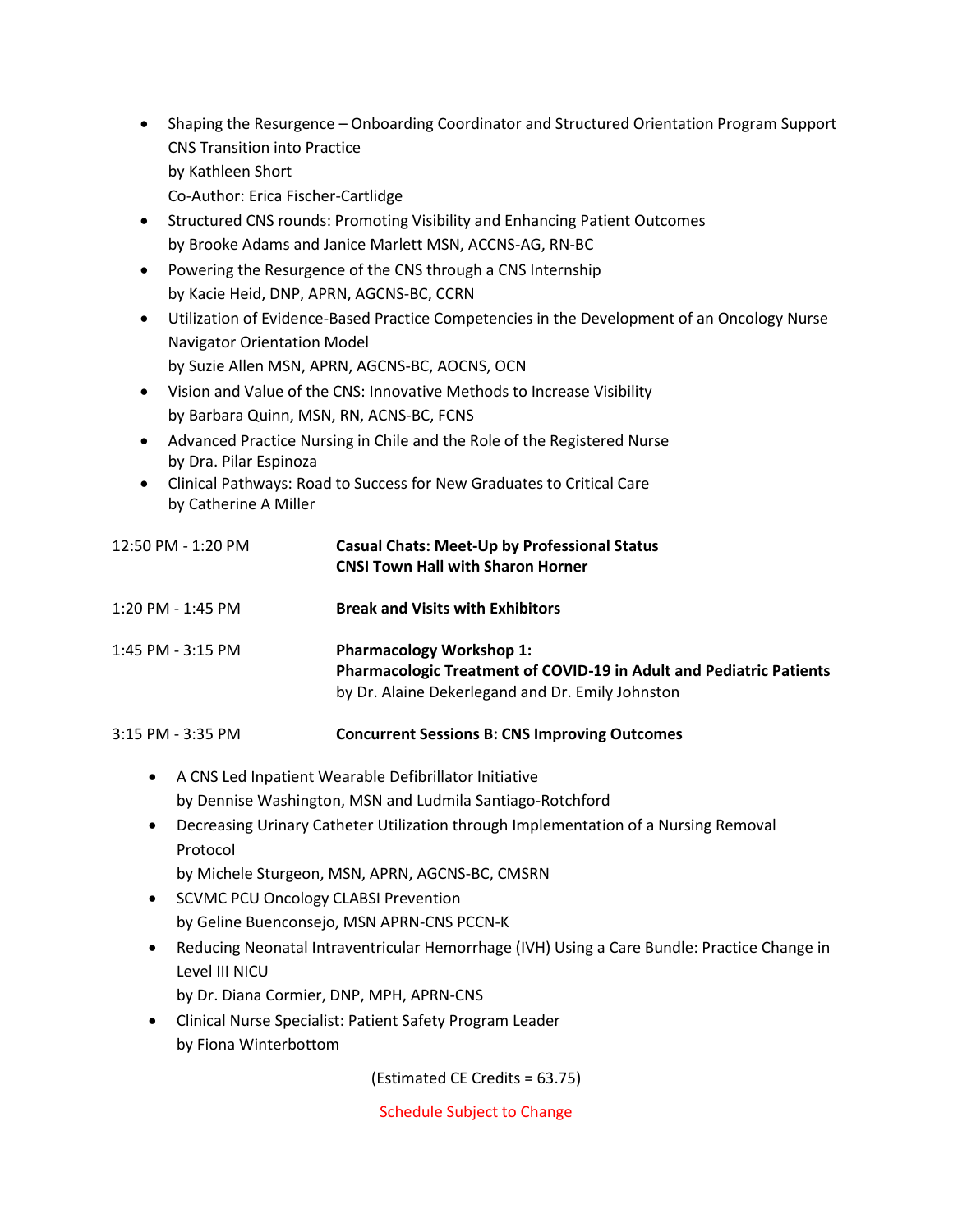- Individualizing Fall Prevention with Fall Prevention Clinical Decision Tool by Kimberly Daniels, DNP
- Reducing CLABSIs with Standardized CNS/CNL Rounding by Kimberly Pate, DNP, RN, ACCNS-AG, PCCN-K and Kiersten Brelewski MSN, APRN, AGCNS-BC, OCN
- Implementing Bedside Staff CAUTI Champions to Improve Outcomes by Ani Harter
- CNS Management Improves Tracheostomy Patient Outcomes by Janette Richardson
- Implementation of Proper Lead Selection Based on ECG Practice Standards in Hospitalized Patients
	- by Teresa Jahn APRN CCRN Jahn
- Stopping Blood Culture Contaminations by Marcia Cornell, MSN, APRN, RN-BC, ACNS-BC, CEN,TCRN
- Stop the Clot: VTE Reduction Strategies in an Academic Institution by Tricia Kellenbarger, MSN, APRN, ACCNS-AG

| $3:35$ PM - 4:05 PM | <b>Casual Chats: Meet-Up by Role</b>                                                                                    |
|---------------------|-------------------------------------------------------------------------------------------------------------------------|
| 4:05 PM - 4:30 PM   | <b>Break and Visits with Exhibitors</b>                                                                                 |
| 4:30 PM - 5:30 PM   | Social Event: Virtual Cooking Class   New Orleans Classics<br>Presented by New Orleans Culinary & Hospitality Institute |
| 5:30 PM - 6:30 PM   | <b>Open Networking</b>                                                                                                  |

# **DAY 2 | Wednesday, March 10, 2021**

| $9:00$ AM - 10:00 AM | How to Foster VTE Prevention Champions at Your Facility |
|----------------------|---------------------------------------------------------|
|                      | Sponsored by Cardinal Health                            |
| 10:00 AM - 10:40 AM  | <b>Current President's Remarks</b>                      |
|                      | by Sean Reed, NACNS President                           |
| 10:40 AM - 11:00 AM  | <b>Concurrent Sessions C: COVID Topics 1</b>            |

• Education, Training and Competency During the Time of COVID-19 by Claudia Pagani and Kathleen Zavotsky Co-Authors: Adriana Senatore and Alberto Rodriguez

(Estimated CE Credits = 63.75)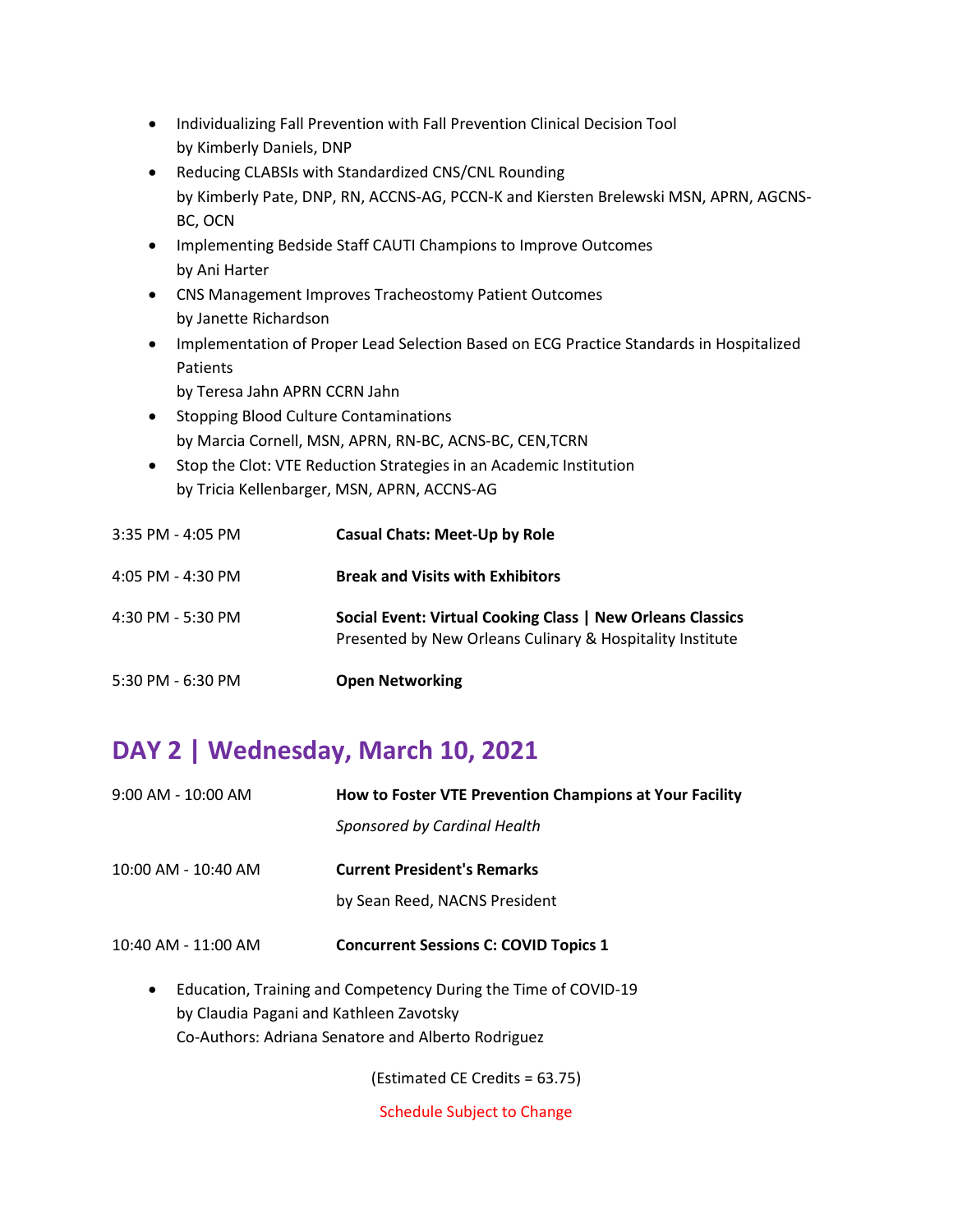- Awake Self Prone Guideline Development during COVID-19 by Maureen Seckel
- Building Resilience During a Pandemic by Dr. Linda C Cole, DNP, CCNS, CPHQ, CNE
- CNS Support Techniques during the Coronavirus pandemic at an NCI-designated Comprehensive Cancer Center by Breanne Marcoux Co-Authors: Marilyn Chrisman, Angela Sandberg, Melanie Fyfe and Amy E Patterson
- CNS-led Implementation of Manual Prone Positioning in a Community Hospital ICU during the Covid-19 Pandemic

by Ann Allison, MSN, RN, ACNS-BC

- COVID-19 Response: Preparing Critical Care Registered Nurses Amid Crisis by Jennie Matays, MS, RN, CNS, CCRN, CCNS and Malia La Vallee, DNP, RN, CCRN
- Community RN Extender Onboarding Program: A Covid-19 Surge Response Strategy by Geline Buenconsejo, MSN APRN-CNS PCCN-K
- CNS: Vital to the Team Developing an Innovative Way to Care for COVID-19+ Psychiatric Patients

by Jessica Frihart

- Care of the COVID-19 Positive patient by Allison Wier, DNP, RN, CMSRN, AGCNS- BC, APNP and Angela Burns, BSN, RN, CMSRN
- Developing COVID-19 Patient Care Guidelines by Laura McDougall
- Rapid Development of ICU Training Program During COVID-19 Pandemic by Alicia Carson
	- Co-Authors: Doris Wong, Rita Richardson, Carla Smach, Leah Sweeten and Miranda Bailey
- COVID-19 RN Workflow: Leveraging Interprofessional and Staff Partnerships in Complex and Continually Evolving Clinical Practice by Colleen R. Theologis, MS, RN, CNS, ACCNS-AG, PCCN and Pritam Steiner, MSN, RN, CNL Co-Authors: Stacy L. Serber, Sara Stafford, Patricia Britt, Monique Bouvier and Ann Mitchell

Ellsworth

- 11:00 AM 12:30 PM **Pharmacology Workshop 2: Direct Oral Anticoagulants in the Hospitalized Patient** by Dr. Jane Swartz 12:30 PM - 1:30 PM **Lunch with the Exhibitors Top Three Student Posters** 
	- COVID-19 Post-Traumatic Stress Disorder in Clinical Nurse Specialists by Holly Tenaglia

(Estimated CE Credits = 63.75)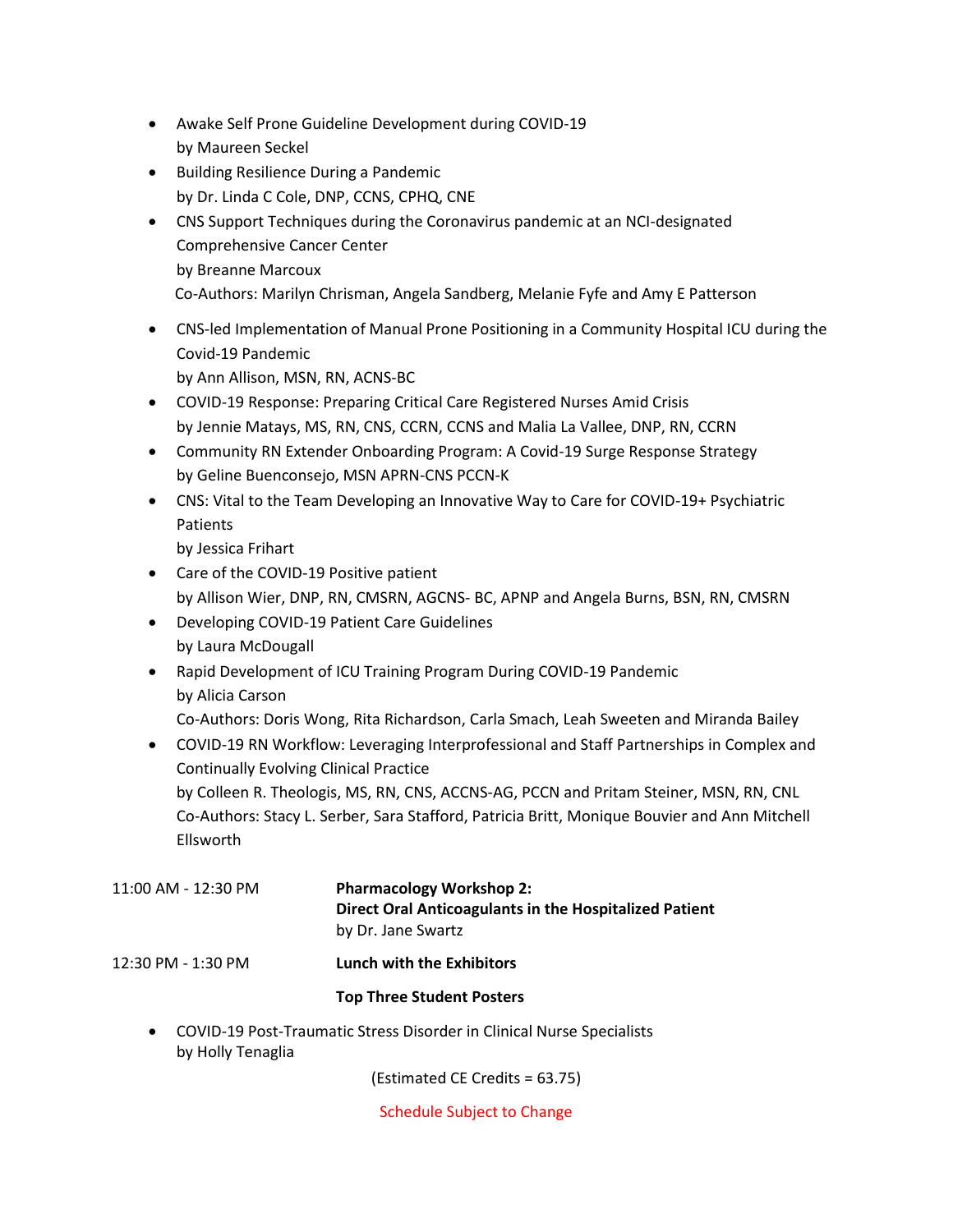- Improving Dobhoff NG tube insertion by utilizing the two-step X-ray process by Lindsey Bloom
- Reducing Heart Failure Readmissions and Improving Adherence to Clinic Appointments Utilizing an EBP Protocol Bundle by Renea Christine Wojnowski, DNP, RN, APN-BC

1:30 PM - 1:50 PM **Concurrent Sessions D: COVID Topics 2**

• Importance and Impact of the Clinical Nurse Specialist's Role in Response to the COVID-19 Crisis

by Patricia L. Calvert Calvert, MSN, APRN, GCNS-BC and Justin H DiLibero

• Studying the Psychological Impacts on Frontline Healthcare Professionals During the COVID-19 Pandemic

by Noel Koller-Ditto

- The Impact of CNS Collaboration on the Outcomes of COVID 19 patients by Christine Aiello MSN, RN, ACCNS-AG, CCRN Co-Authors: Stephanie Maillie and Cara Davis
- Spheres of Impact: CNS Influence During the COVID-19 by Alphonsa Rahman, DNP, APRN, CNS, CCRN and Emily Warren, MSN, RN, ACCNS-P, CCRN-K Co-Authors: Tim Madeira and Carrie Outten
- Rapid Response and COVID19: The CNS Influencer by Erika Ray

Co-Author: Fiona Winterbottom

- The Value of the CNS in Delivering Rapidly Changing Information During the COVID-19 Crisis by Bernadette Balestrieri-Martinez and Gabriella Malagon-Maldonado
- The Feasibility and Adaptability of the PAST Model in a Pre-COVID-19 and Post-COVID-19 Era by Brenda Faye Merriweather
- Interprofessional Coordination of Care for COVID-19: A CNS-Led Taskforce for Rapid Operational Change
	- by Patricia Britt, MSN, RN, CNS, NEA-BC and Sara Stafford, MSN, RN, PCCN Co-Authors: Pritam Steiner and Monique Bouvier
- Making an Impact during Uncertain times: Role of the Critical Care CNS by Ashley Gordon

Co-Authors: Kelley Reep and Jennifer Elliott

- Self Prone Therapy for Non-Ventilator COVID-19+ Patients by Miranda Bailey and Doris Wong Co-Authors: Carolyn Holder, Sarah Omess, Celeste Mims, Marianne Baird and Alicia Carson
- Sustaining Shared Governance During A Global Pandemic by Megan Stevens, DNP, RN, CCNS, CWCN

(Estimated CE Credits = 63.75)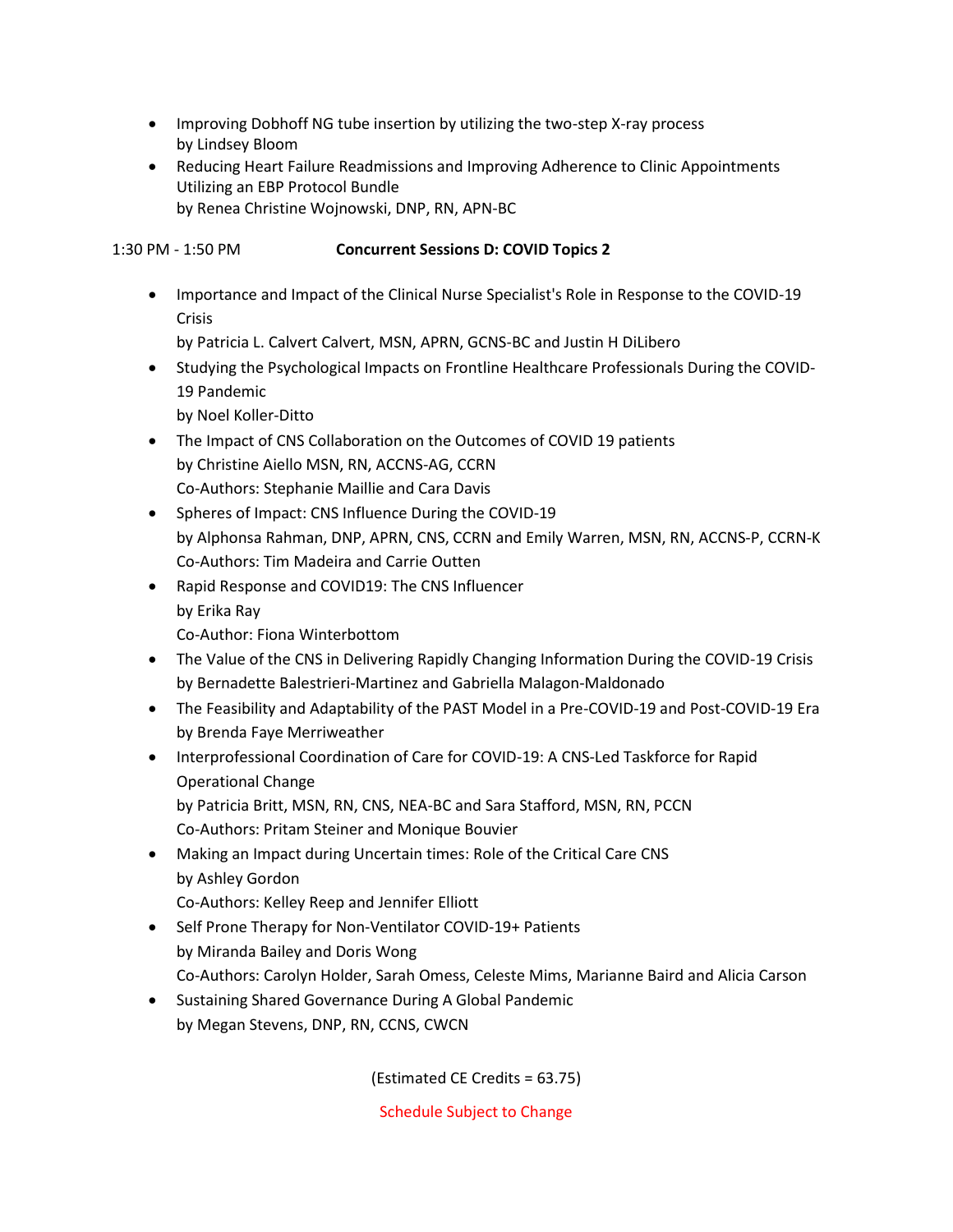#### 1:50 PM - 2:50 PM **Concurrent Sessions E: Symposia and Workshop Sessions**

- Symposium: All Aboard: Laying the Tracks for Streamlining the CNS Onboarding Process by Michael Szeliga and Dannette Mitchell
- Symposium: Leveraging the CNS Role for Pandemic Preparedness Across a Hospital System by Kathy Shaffer, Nora Raynor, Kayla Fuller, Lacey Spangler, Sarah Rutledge, and Latasia Belin
- Symposium: Supporting the CNS from Novice to Expert by Jamie Ann Acero-Webb, Katie Hopkins, Linda Hoke and Tiffany Marie Snow
- Workshop: Project Management for the Non-Project Manager: From Start to Finish by Dr. Linda C Cole, DNP, CCNS, CPHQ, CNE
- Workshop: Extinguish Burnout: Practical Guidance for Prevention and Recovery by Terri and Rob Bogue
- Workshop: Internal Marketing of the CNS Role: Showing your Impact by Marcia Cornell, MSN, APRN, RN-BC, ACNS-BC, CEN,TCRN, Kathleen M Vollman and Lianna Ansryan
- The (CNS) Empire Strikes Back Through Political Advocacy by Susan Dresser, Susan Fowler, Jeanna Ford and Danny Lee of the Legislative/Regulatory Committee

| 2:50 PM - 3:30 PM | <b>Exhibit Hall Visits</b>                                |
|-------------------|-----------------------------------------------------------|
|                   | <b>Poster Session A (See Poster Sessions for details)</b> |
| 3:30 PM - 4:00 PM | <b>Casual Chats: Meet-Up by Specialty</b>                 |
| 4:00 PM - 5:00 PM | <b>Social Event: Virtual Trivia Tournament</b>            |
| 5:00 PM - 6:00 PM | <b>CNSI Fellows Induction Ceremony</b>                    |
| 5:00 PM - 6:00 PM | <b>Open Networking</b>                                    |

### **DAY 3 | Thursday, March 11, 2021**

(Estimated CE Credits = 63.75)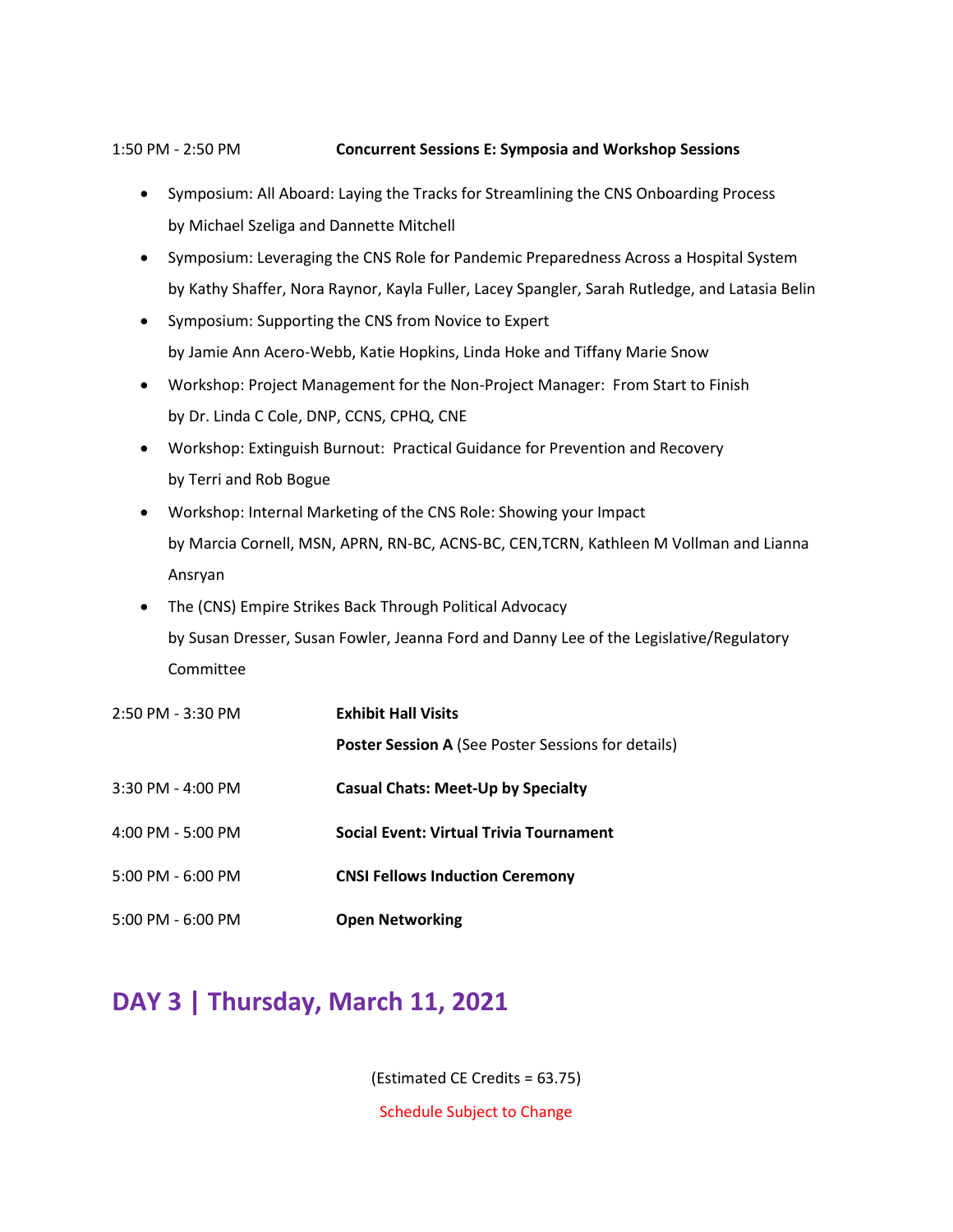| 10:00 AM - 10:30 AM                                                                                                                                                                                                                                                                                                                                                                                                                                                                                                           | <b>Student Breakfast with the President</b><br>with Sean Reed, NACNS President                                                                                                                                                                                                                                                                                                                                                                                                                                                                                                                                                                                                                                                                                                                                                                                                                                                                                                                                       |
|-------------------------------------------------------------------------------------------------------------------------------------------------------------------------------------------------------------------------------------------------------------------------------------------------------------------------------------------------------------------------------------------------------------------------------------------------------------------------------------------------------------------------------|----------------------------------------------------------------------------------------------------------------------------------------------------------------------------------------------------------------------------------------------------------------------------------------------------------------------------------------------------------------------------------------------------------------------------------------------------------------------------------------------------------------------------------------------------------------------------------------------------------------------------------------------------------------------------------------------------------------------------------------------------------------------------------------------------------------------------------------------------------------------------------------------------------------------------------------------------------------------------------------------------------------------|
| 10:30 AM - 11:00 AM                                                                                                                                                                                                                                                                                                                                                                                                                                                                                                           | <b>Incoming President-Elect Remarks</b><br>by Jan Powers, NACNS President-Elect                                                                                                                                                                                                                                                                                                                                                                                                                                                                                                                                                                                                                                                                                                                                                                                                                                                                                                                                      |
| 11:00 AM - 11:20 AM                                                                                                                                                                                                                                                                                                                                                                                                                                                                                                           | Concurrent Sessions F: Interprofessional Collaboration, Diversity and<br><b>Inclusion</b>                                                                                                                                                                                                                                                                                                                                                                                                                                                                                                                                                                                                                                                                                                                                                                                                                                                                                                                            |
| ٠<br>by Jayne Jaramillo<br>$\bullet$<br>Impact<br>by Karen Peterson<br>٠<br>Therapy to K-12 Schools<br>by Morgan A Yordy<br>Co-Authors: Dr Malti Tuttle and Jill Meyer<br>٠<br>٠<br>Co-Author: Sandy Nasshan<br>٠<br>by Dr. Julia Sbragia, DNP<br>Co-Author: Beth Vottero<br>٠<br>Infections<br>by Linda Hoke<br>Co-Author: Gracy C Mathen<br>by Amanda Shrout, MSN, RN, CCNS, CEN<br>٠<br><b>Motivate Clinical Practice</b><br>by Paula Halcomb<br>٠<br><b>Protocol for Adult Patients</b><br>by Kara L. Liechty, CNS-PP, RN | From Amazon to Earth: Resurgence of the CNS role with Wonder Woman Qualities<br>Interprofessional Collaboration Through Simulation: Demonstrating the Three Spheres of<br>Co-Authors: Nichole L. Hartman, Jason Konzelmann and Melissa Carabba<br>Enhancing Collaboration- The Clinical Nurse Specialist's Role in Integrating Animal Assisted<br>Using Six Sigma Methods to Drive Interdisciplinary Decision Making<br>by Dr. Mary Beth Chambers, DNP, RN-BC, ACNS-BC, ACHPN<br>SCVMC Waste Elimination Using the Lean Six Sigma Methodology<br>by Geline Buenconsejo, MSN APRN-CNS PCCN-K<br>Diversity and Inclusion: Is your OB/GYN Practice Inclusive for Transgender Men?<br>Multipronged, Multidisciplinary, Nurse Driven Line Rounding: Reducing Blood Stream<br>Driving Clinical Excellence Through Transparency and Collaboration<br>DREAM TEAM: Developing a Research & Evidence-based Approach Model to Enhance and<br>Collaboration in the Burn Team: Creating a Self-Efficacy-Enhancing Pain Management |
|                                                                                                                                                                                                                                                                                                                                                                                                                                                                                                                               | (Estimated CE Credits = 63.75)                                                                                                                                                                                                                                                                                                                                                                                                                                                                                                                                                                                                                                                                                                                                                                                                                                                                                                                                                                                       |
|                                                                                                                                                                                                                                                                                                                                                                                                                                                                                                                               | <b>Schedule Subject to Change</b>                                                                                                                                                                                                                                                                                                                                                                                                                                                                                                                                                                                                                                                                                                                                                                                                                                                                                                                                                                                    |
|                                                                                                                                                                                                                                                                                                                                                                                                                                                                                                                               |                                                                                                                                                                                                                                                                                                                                                                                                                                                                                                                                                                                                                                                                                                                                                                                                                                                                                                                                                                                                                      |

9:30AM - 10:00 AM **Student Posters** (See Student Poster Sessions for details)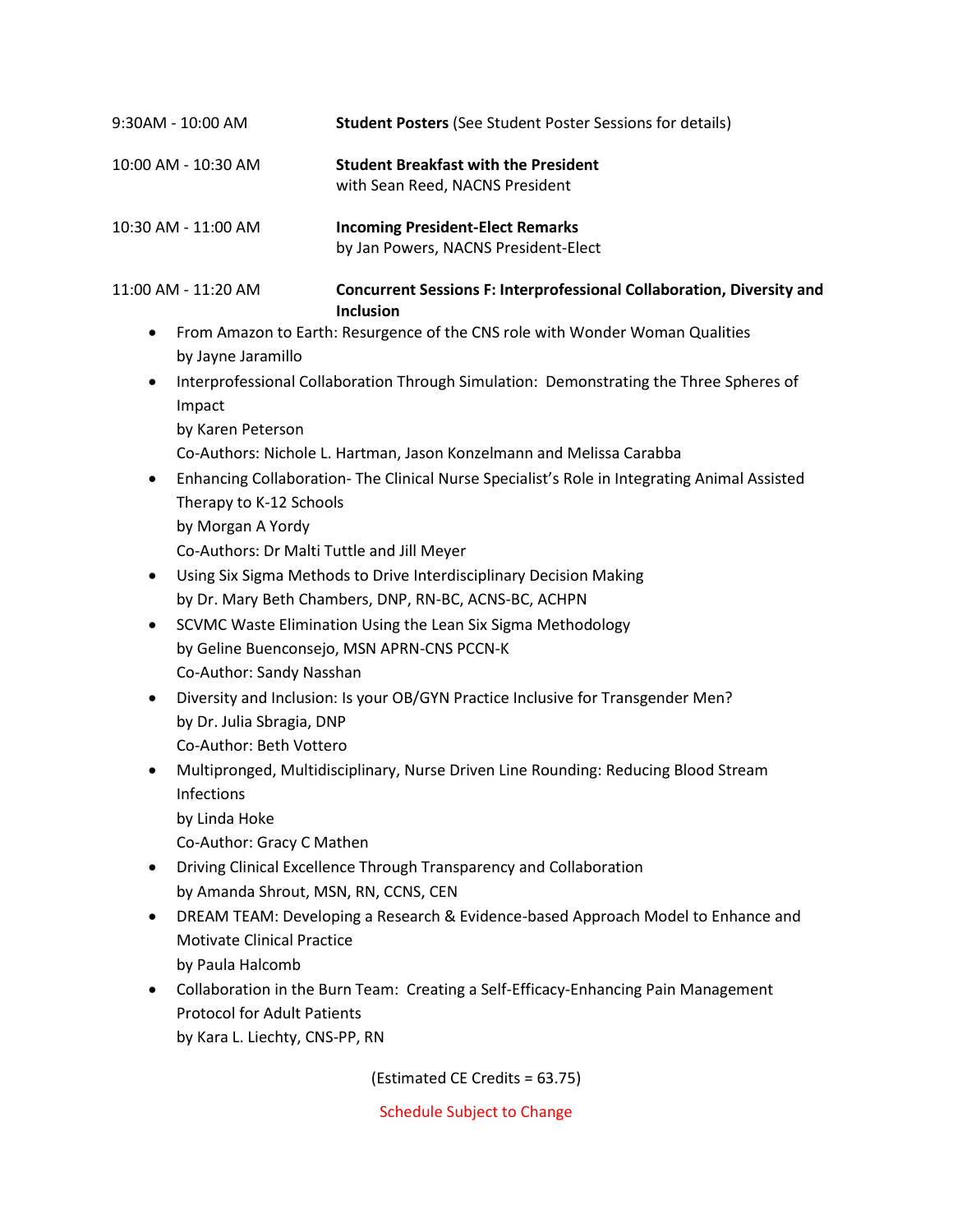Co-Authors: Michelle Dedeo, Pamela B Sharp, Niknam Eshraghi, Kelly Shields and Emily Ogden

- All are of Value: CNS Contributions to Changing a Culture by Kimberly Holmes, MSN, APRN, ACNS-BC, PCCN-K
- It Takes A Village: How Collaboration Can Achieve Zero CAUTIs by Rose M Peterson

11:20 AM - 11:50 AM **Exhibit Hall Visits Poster Session B** (See Poster Sessions for Details)

11:50 AM - 12:10 PM **Concurrent Sessions G: Project Management, Quality Initiatives and Patient Populations**

• Therapeutic Use of PARO Robotic Seal with Patients diagnosed with Dementia in Acute Care **Settings** 

by Felicia Cruz MSN, APRN, AGCNS-BC, RN-BC

- Telehealth Competencies for Clinical Nurse Specialists by Suzanne Purvis, DNP and Sally Witt Co-Authors: Jennie Peterson and Pam LaBorde
- The Clinical Nurse Specialist Role in Enhanced Recovery After Surgery by Mrs. Jamie Ann Acero-Webb, MSN, RN and Jenny Lynn, DNP, CRNP Co-Authors: Maura Gallagher, Edward Chen, Alexandra Boczar, Frances Ettore and Maeghan Christie
- CNS as Project Manager of Vascular Access Team by Samantha Aranda
- See My Suffering: Utilizing the DisDat ™ Tool to Identify Suffering in Developmental Delay by Ms. Jeannette Meyer, Mary-Beth Chambers and Grace Sund
- Integrating Psychiatric Technicians into a Medical Emergency Department: A CNS led project by Leslie London
- Management of Opioid Use Disorder: More than COWS by Mary Ann Francisco
- The Resurgence of the CNS and Project Management by Deborah Burns
- Implementing an Interdisciplinary Approach to Reduce Inpatient Mortality in Medicine Patients

by Stacy L. Serber, PhD, RN, CNS, SCRN

Co-Authors: Maryanne Malter, Colleen R. Theologis, Anjeleena Singh, Paul Georgantes, and Jeffrey Chi

- Canna What? How to Support Your Patient Who is Interested in Cannabis for Medicinal Use by Kimberly Sickler
- BMAT Nursing Mobility Project by Miranda Bailey

(Estimated CE Credits = 63.75)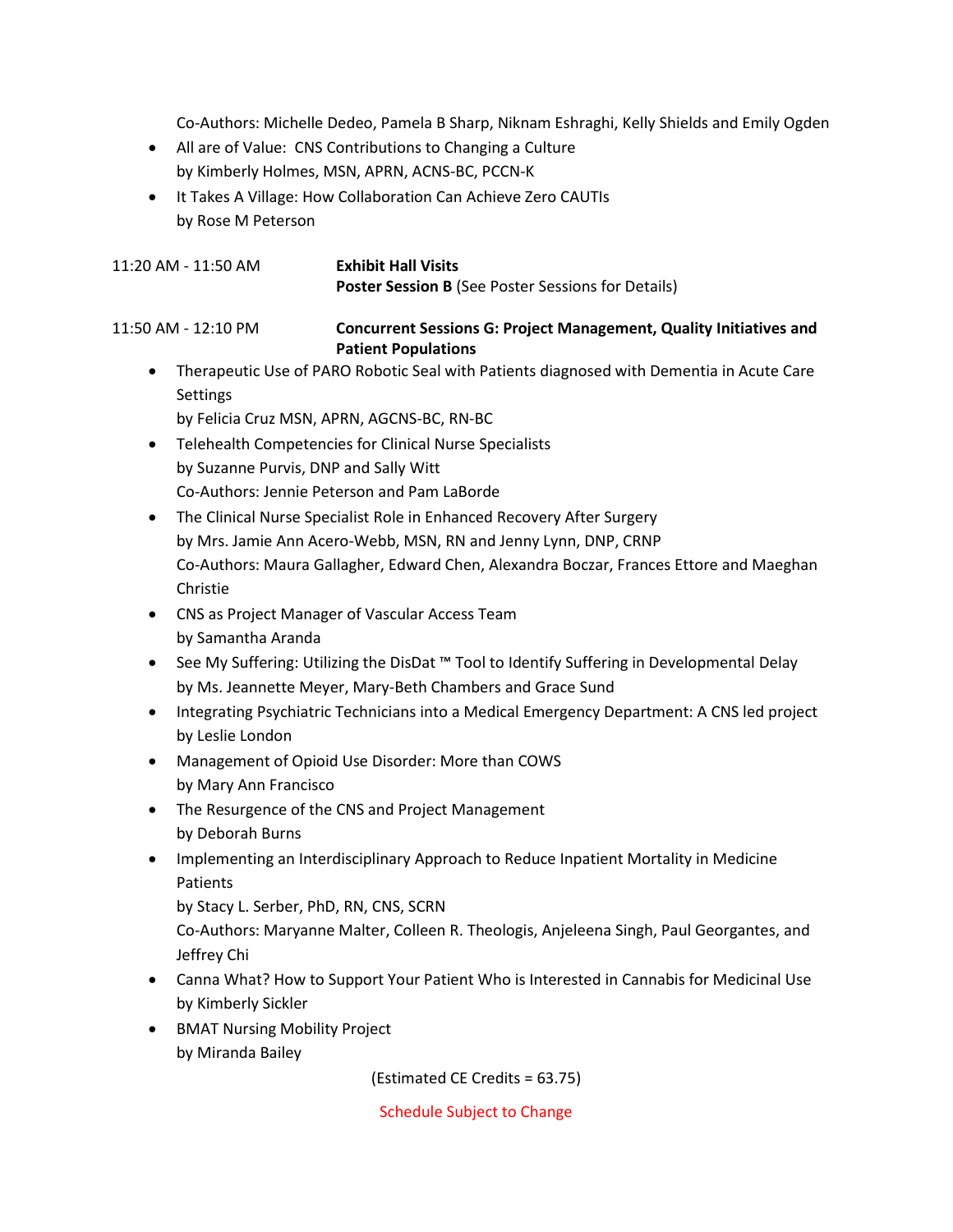Co-Authors: Carmen Paul and Christina Diggs

| 12:10 PM - 12:40 PM | <b>Exhibit Hall Visits</b><br><b>Poster Session C</b> (See Poster Sessions for details)                            |
|---------------------|--------------------------------------------------------------------------------------------------------------------|
| 12:40 PM - 2:10 PM  | <b>Pharmacology Workshop 3:</b><br><b>Depression, Anxiety and Mental Health Pharmacology</b><br>by Dr. Linda Ledet |

#### 2:10 PM - 2:30 PM **Concurrent Sessions H: CNS as Researcher and Other Topics**

- Bringing Nursing Research to the Bedside: Collaborative CNS Roles by Tina M. Mason, MSN, APRN, AOCN, AOCNS, FCNS
- Nurse Driven Mobility Utilizing AM-PAC 6 Clicks on Medical Units by Megan E. Siebert
- Innovation in CNS Education: Leveling the APRN Playing Field by Chondra Butler
- Bridging the Gap: Academics to Practice by Chris Tolliver
- Guidelines for the Management of Severe TBI by Dr. Nicole Lea Frederick, DNP, APRN, ACCNS-AG, CCRN-CSC, TCRN
- A Clinical Nurse Specialist Initiative to Address Moral Distress in Military Critical Care Nurses by Dr. Melissa A. Wilson, PhD, APRN, CCNS
- Breaking the Chain of Infection: Ultraviolet Light to Disinfect Hospital Keyboards by Megan E Lucciola
	- Co-Authors: Melissa Vivian and Dr. Gordon West
- Increasing Knowledge and Confidence of New Nurses in Pressure Injury/Wound Identification in Hospitalized Patients by Kimberly McKevitt, BSN
- The Role of the CNS in Research: Understanding Instrument and Scale Development and **Testing**

by Dr Sandra Lee Siedlecki

- Evaluating a Physiological Monitor for Delirium Detection by Malissa Mulkey
- Assessing Nutrition Status in an Outpatient Wound Center: A Feasibility Study by Collette LaValey PhD RN ACNS WOCN Co-Authors: Taylor Horrigan and Danielle Kendeigh
- The Effects of an Educational Sleep Program on New Graduate Night Shift Nurses by Ana-Maria Gallo

(Estimated CE Credits = 63.75)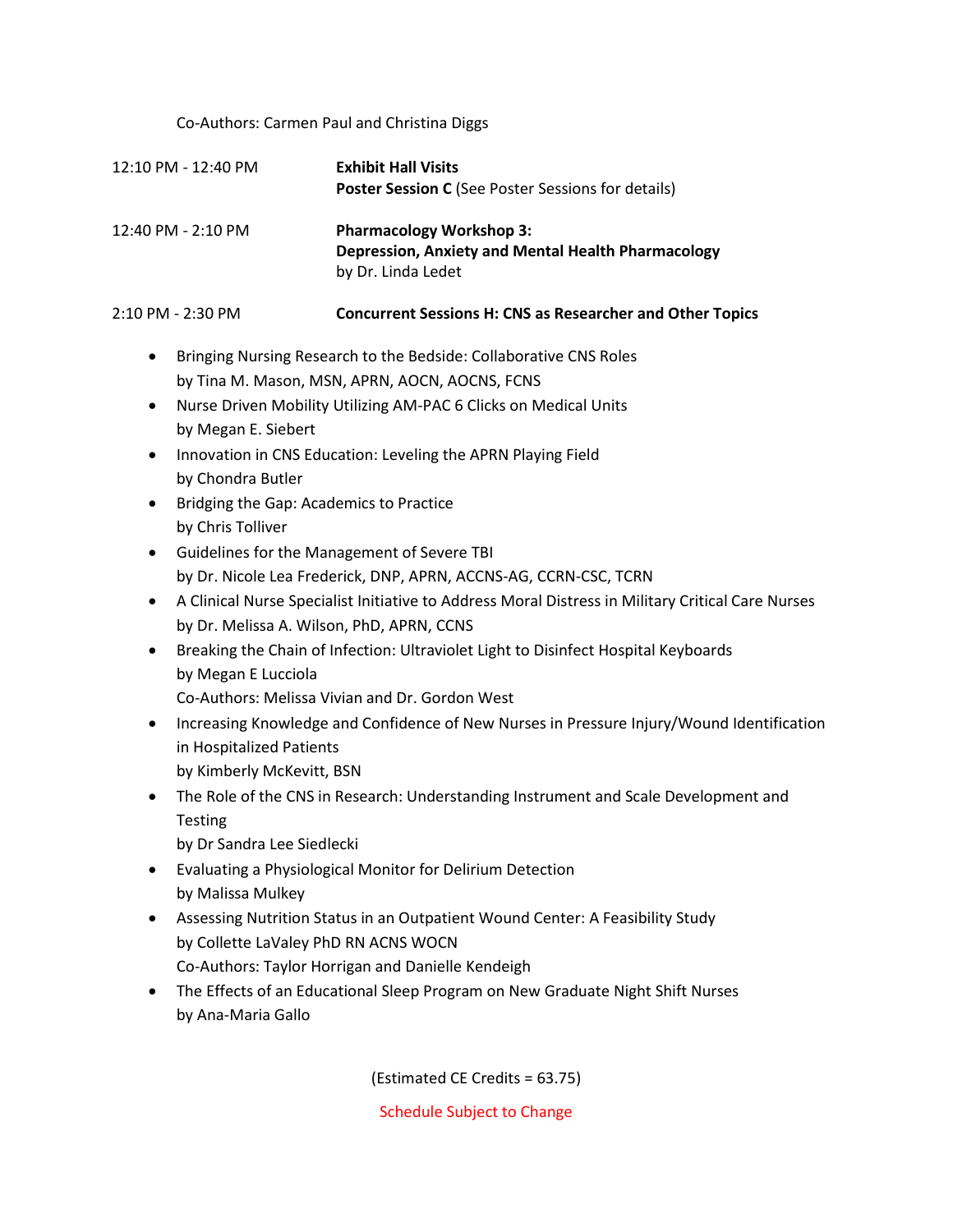| 2:30 PM - 2:45 PM     | <b>NACNS Awards Presentation</b>                                                         |
|-----------------------|------------------------------------------------------------------------------------------|
| 2:45 PM - 3:45 PM     | Closing Keynote: The Ethical Practice of Steadying Oneself in the<br><b>Winter Storm</b> |
|                       | By Katherine Brown-Saltzman, MA, RN, CNS<br>Introduction by Ludmila Santiago Rotchford   |
| $3:45$ PM - $4:00$ PM | <b>Closing Ceremony</b><br>by Jan Powers, NACNS President                                |
| 4:00 PM - 4:30 PM     | <b>NACNS Business Meeting (All Members are Encouraged to Attend)</b>                     |
| 4:30 PM - 5:30 PM     | <b>Open Networking</b>                                                                   |

# **Poster Sessions**

### Poster Session A:

A Quality Improvement Project to Reduce Opioid Induced Respiratory Depression by Jose Chavez

FROM WORST TO FIRST: A COLLABORATIVE APPROACH TO DECREASING URINARY CATHETER UTILIZATION AND CAUTI by Suzanne Ashworth

Impact of bullying and incivility on new graduate nurses: How preceptors can break the cycle by Vera Clinton DNP, APN, ACNS-BC

A Quality Improvement Project: Use of Umbilical Cord Blood for NICU Admission Labs by Julie Medas MSN APRN-CNS

Efficacy of a Falls Reduction Program to Improve Physical Performance in Elderly Participants by Jessica Hood, MS, RN, AGCNS-BC

Going Green: The Use of Smart Bed Monitoring Functionality and Focused Rounding to Decrease Falls. by Caroline Maass

Perioperative Pressure Injury Prevention by Dr. Kenneth Romito, DNP, APRN, AGCNS-BC, CNOR, CSSM

#### Poster Session B:

COVID-19: The Multifaceted Experience of an Oncology Clinical Nurse Specialist by Laura Johnson MSN, APN, AGCNS-BC, BMTCN

An Interdisciplinary Approach to Decreasing CAUTI in Persons with Spinal Cord Injury in Acute Rehabilitation by Shelly Amato

Improving door to antibiotic times for septic pediatric patients that present to the emergency department by Nicole Kalinowski

(Estimated CE Credits = 63.75)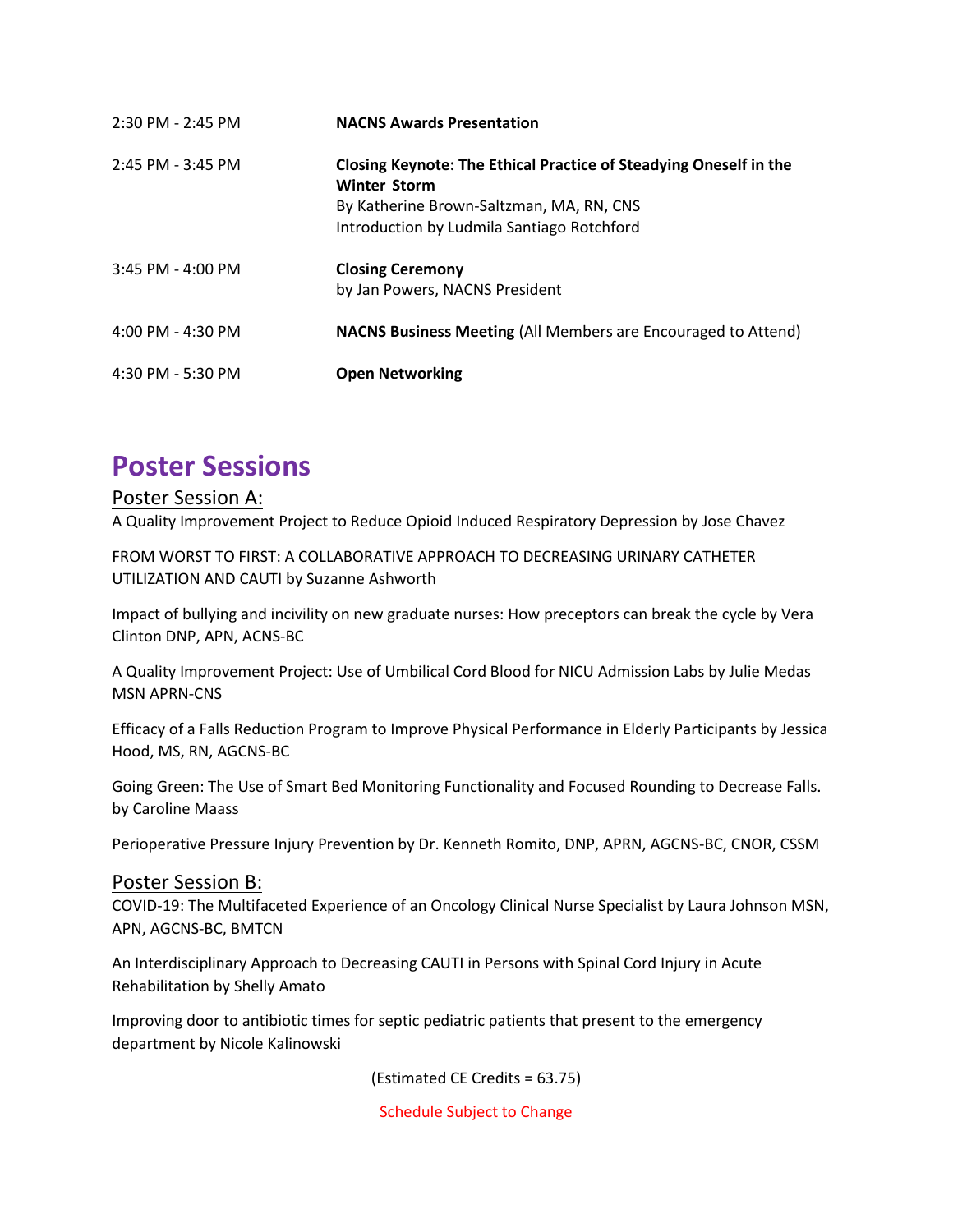I Can't Get No Satisfaction Data: Trials and Tribulations of Implementing an Electronic Satisfaction Survey by Kimberly Sickler

Examining Rural Acute Care Clinical Nurse Specialist Roles by Jessica E Camp, DNP, APRN, AGCNS-BC, NE-BC

Body Fluid Exposure Management: Improving Provider Adherence to Clinical Practice Guidelines by Donna Kang

DNP Project: A Clinical Nurse Specialist Led Diabetes Self-Management Intervention by Rachel Justice

Using Collaboration to Improve Throughput in a Military Treatment Facility Emergency Department by LCDR Autumn Riddell

Post Extubation Dysphagia: An RN-Bedside Swallow Screen by Anthony Shamoun Co-Author: Caitlin Adams

### Poster Session C:

Protect the Nares: Reducing Nares Acquired Pressure Injuries in Adults by Barbara Gulczynski, DNP, APRN-BC, CCRN

Questioning the Culture: The Implementation of Case Reviews to Reduce Hospital Acquired Infections by Danielle Elswick

The Drive to Sustain Zero: How Case Reviews Helped Sustain CLABSI Rates by Jennifer Rice

Use of Care Pathway to Improve Airway Clearance Therapy in Adults with Cystic Fibrosis by Nakita Johns

Multimorbidity and Physical Activity in Heart Failure Patients by Dr. Racheal L Wood, DNP

Neuro Nuances: Standard of Care Implementation Improves Patient Outcomes on a Neurosurgical Acuity Adaptable Unit by Jennifer Rice

Providing Nurses Workers with a Structured Approach to Emotional Support During COVID-19 by Michael Martel, MSN, RN, AGCNS-BC

Quantification of Blood Loss in Obstetrics by MAJ Christie Lang, DNP, CNS Maternal Child

# **Student Poster Sessions**

### Top Three Student Posters:

- o COVID-19 Post-Traumatic Stress Disorder in Clinical Nurse Specialists by Holly Tenaglia
- $\circ$  Improving Dobhoff NG tube insertion by utilizing the two-step X-ray process by Lindsey Bloom
- o Reducing Heart Failure Readmissions and Improving Adherence to Clinic Appointments Utilizing an EBP Protocol Bundle by Renea Christine Wojnowski, DNP, RN, APN-BC

(Estimated CE Credits = 63.75)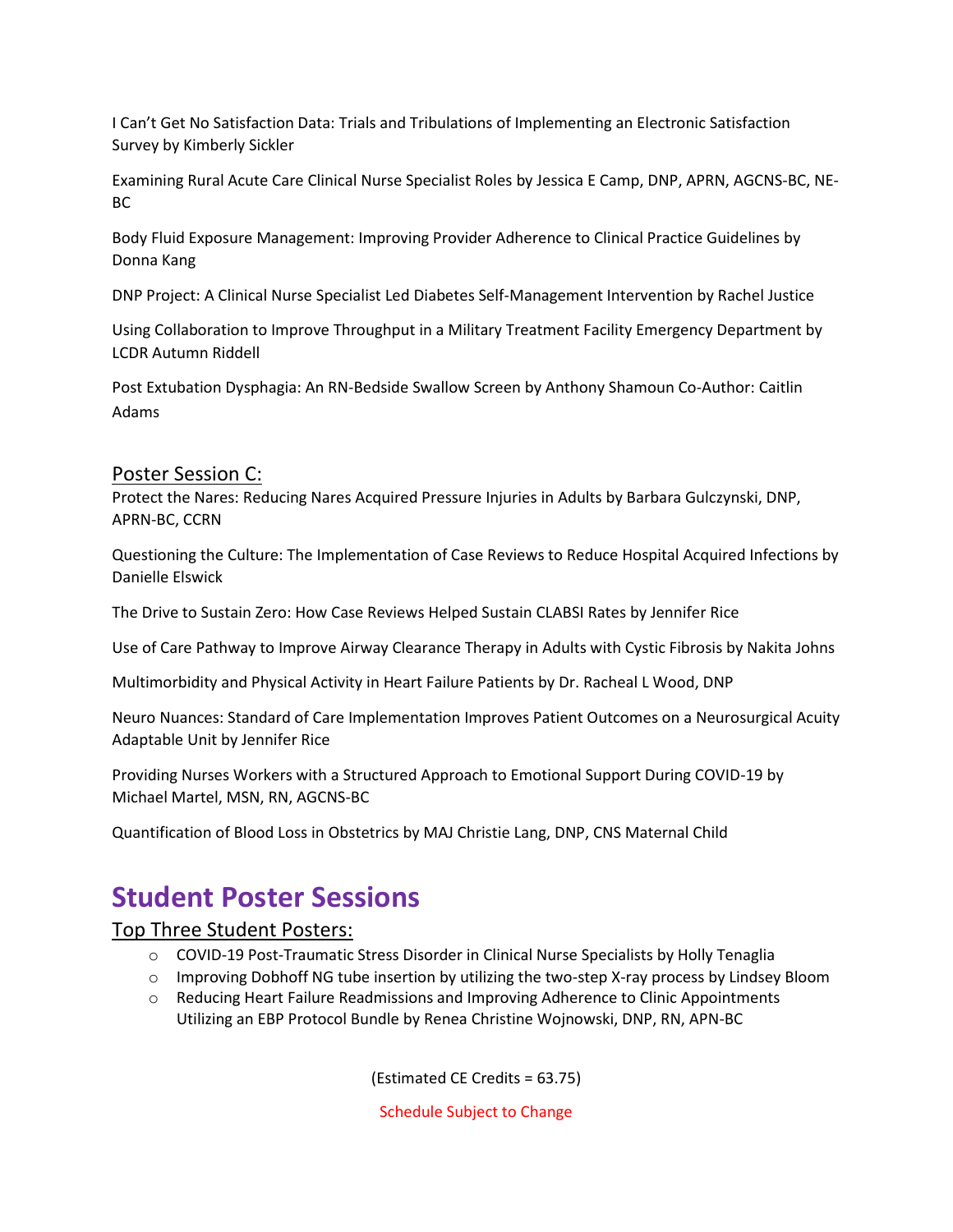- Oral Glucose Tolerance Testing Adherence at a Midwest Cystic Fibrosis Center: A DNP Project by Marsha L. Pike, RN
- The Impact of Pet Therapy on Depression and Loneliness for Older Adults with Dementia by Donna Fogelson, MSN, APRN-CNS, AGCNS-BC, CDP
- Quality of Life and Complicated Grief: A Qualitative Analysis by Tina M. Mason, MSN, APRN, AOCN, AOCNS, FCNS
- Monitoring postoperative patients at high-risk for obstructive sleep apnea by Karen Fotino
- Hospital Acquired Pressure Injury (HAPI) Bundle by Hanna Betts
- Preoperative Diabetes Screening: Glucose Optimization in the Total Joint (TJ) Population by Amber Lynn Smith
- Using Simulation to Evaluate Competency and Confidence in Sepsis Recognition: A Preliminary Report by Sophia Pan
- Only YOU can prevent Pressure Injuries! by Kelly Wild, RN BSN CCRN
- Improving Hospital-Acquired Pressure Injuries (HAPI) Related to Nasogastric Tubes by Jaime Raley
- Evaluating the Impact of Workplace Violence Prevention Training for Graduate Nurses by Kristen Caldwell
- Rounding and Quick Access Education to Reduce Catheter-Associated Urinary Tract Infections by Danielle Marie Garcia
- Becoming a CNS: Don't let a global pandemic get in your way! by Rebecca S Adye
- Integrating Evidence-Based Practice in Nursing: Developing a Policy to Guide Pediatric Care by Megan Drue Snyder, DNP, RN, ACCNS-P, CCRN Neonatal Clinical Nurse Specialist
- Electronic Screening Tool for Early Sepsis Identification by Elizabeth Ruiz
- Value of CNS with a Doctorate of Nursing Practice. by Captain Richard Anderson, CNOR
- Evaluation of Flexible Endoscope Preprocessing Training and Education Programs by MAJ Albert Knight
- The Use of Peplau's Interpersonal Relations in Nursing Theory in Noninvasive Cardiology by Anne Villalobos RN
- Concept mapping the multi-disciplinary, multi-specialty collaborative publication: Practice Dilemmas: Conditions That Mimic Pressure Injuries by Melania Howell
- Reducing Compassion Fatigue in Critical Care Nurses through Brief, Unit-Based Mindful Self-Compassion Training by Salomé Maria Loera, BSN, RN, PCCN, CCRN-CMC

(Estimated CE Credits = 63.75)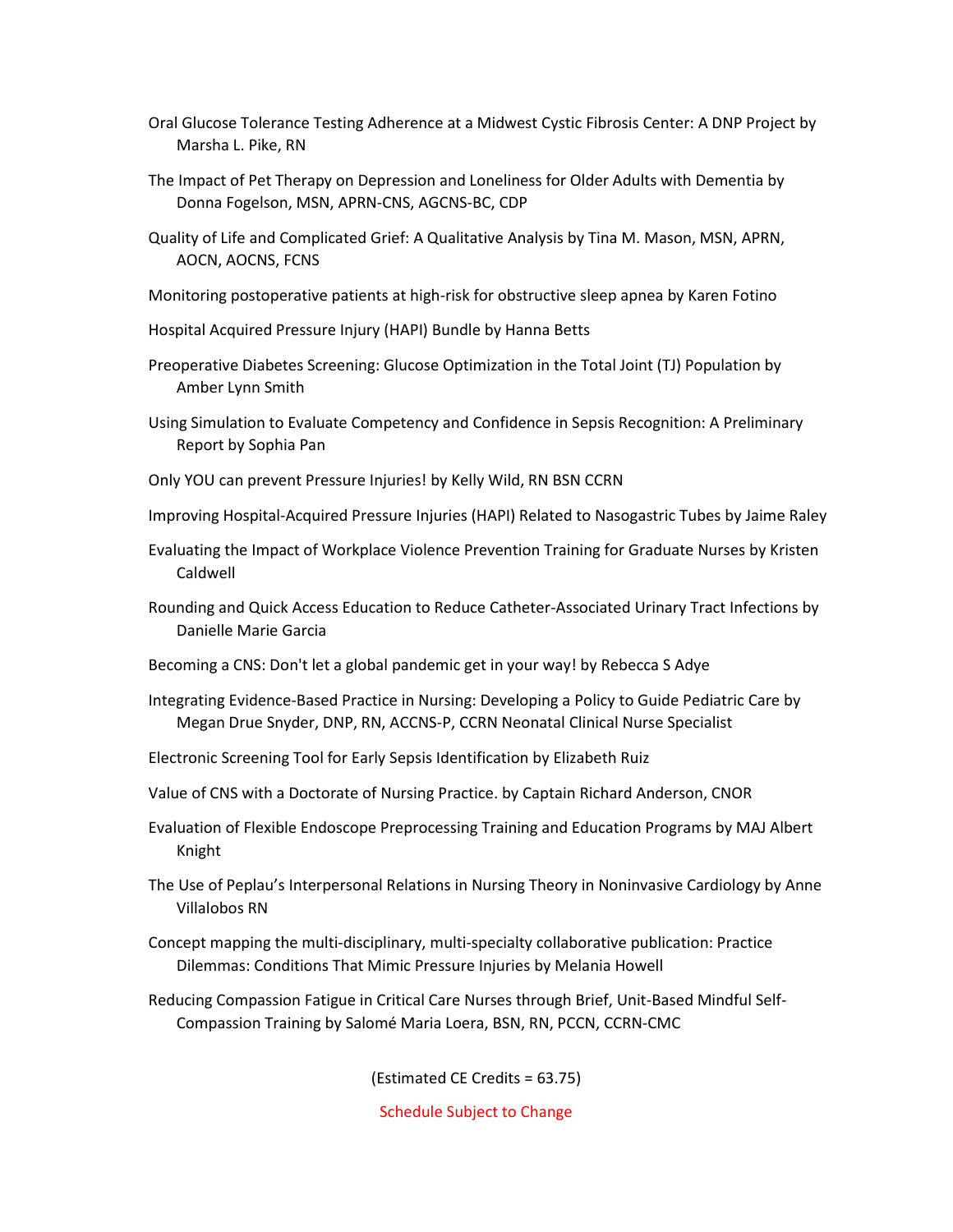Implementation of a Sleep Promotion Initiative by Megan Wanzer

Increasing Chemotherapy Confidence with Simulation by Savanna Gilson

- Implementing a New EMR: The Role of the CNS Ensuring a Smooth Transition by Allegra Dacosta-Wald
- Implementing an Inclusive HAPI Admission Bundle Checklist in a MICU: a Knowledge to Action Project by Giang Martinez, MAJ, AN, BSN, MPA, RN-BC, AGCNS DNP Student
- Following the Evidence: Self-Efficacy Enhancing Strategy in the Management of Burn Pain by Kara L. Liechty, CNS-PP, RN
- Using Collaboration to Improve Throughput in a Military Treatment Facility Emergency Department by Autumn Riddell
- Do you have food to eat? Screening for Food Insecurity in the Pediatric Emergency Department by Rebecca Adye
- Multimodal diabetes education before lung transplant surgery by Gimmie Vallangca
- Turn Teams to Increase Compliance of Routine Repositioning for Patients At-Risk for Skin Breakdown by Kimberly Shidler
- Optimizing Tools for Predicting and Preventing Pneumonia as a Post-stroke Complication by Vicki Matava
- A CNS Student's Novel Approach to Provide Practice Change Education During a Pandemic by Robert Todd
- THE USE OF ATP-BASED TECHNOLOGY TO VERIFY CLEANLINESS OF HIGH-TOUCH SURFACES IN AN OPERATING ROOM by Lt Col David Bradley
- A CNS-S led Practice Improvement in the Care of End of Life Patients during COVID-19 by Karrah Lambert
- 4 Eyes 4 Hours: Meaningful Baselines for HAPI Prevention by Jennifer Wilder, BSN, RN
- Implementation of a Sedation Scale in the NICU and Its Effect on Sedation Administration by Jennifer Rivera, MSN, APRN, ACCNS-N, RNC-NIC
- Perceptions of Attitudes, Knowledge, and Behaviors Concerning Nurse-led Mobility Among Hospitalized Patients: Evidence-Based Practice Project by Tasha Hudson

Improving Hair Care and Hygiene Maintenance in Racially Diverse Patients by Courtney Kenefick

Implementation of the National Early Warning Score in the Emergency Department: Promoting Patient Admission Decisions by Esther Southerland

(Estimated CE Credits = 63.75)